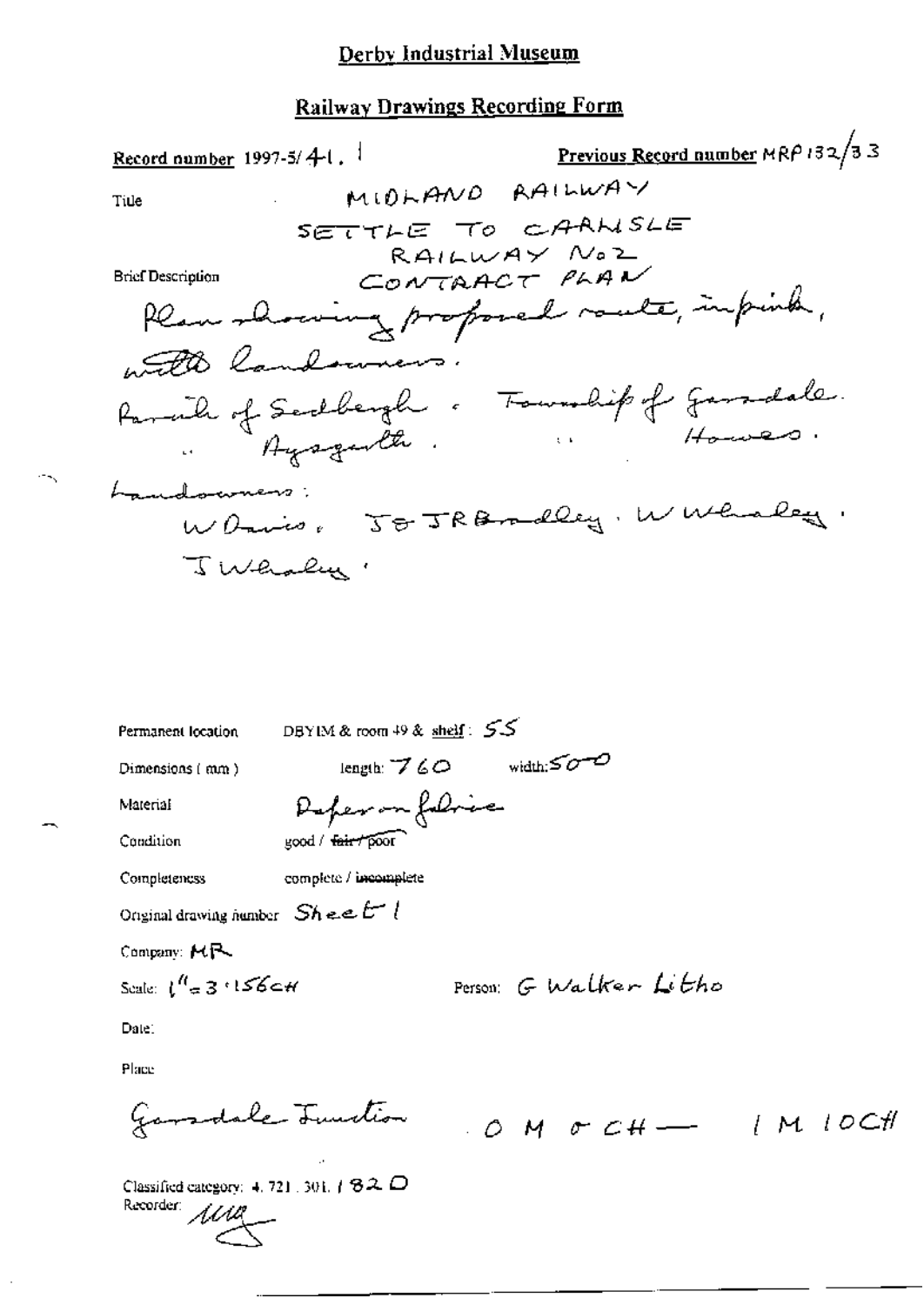## Railway Drawings Recording Form

DBYIM & room 49 & shelf: 55 Permanent location length:  $760$  width: $500$ Dimensions (mm) Deferma folice Material good / fair / poor Condition Completeness complete / incomplete Onginal drawing number  $Sh$  =  $E^2$  2 Company: HR

Date:

Place.

Shottoch Tunnel

Scale:  $\int_0^{R} = 3.1156$ c+1

 $1/M$  10CH - 2M 20CH

Classified category: 4, 721, 301,  $t$   $32$   $D$ Recorder: 1114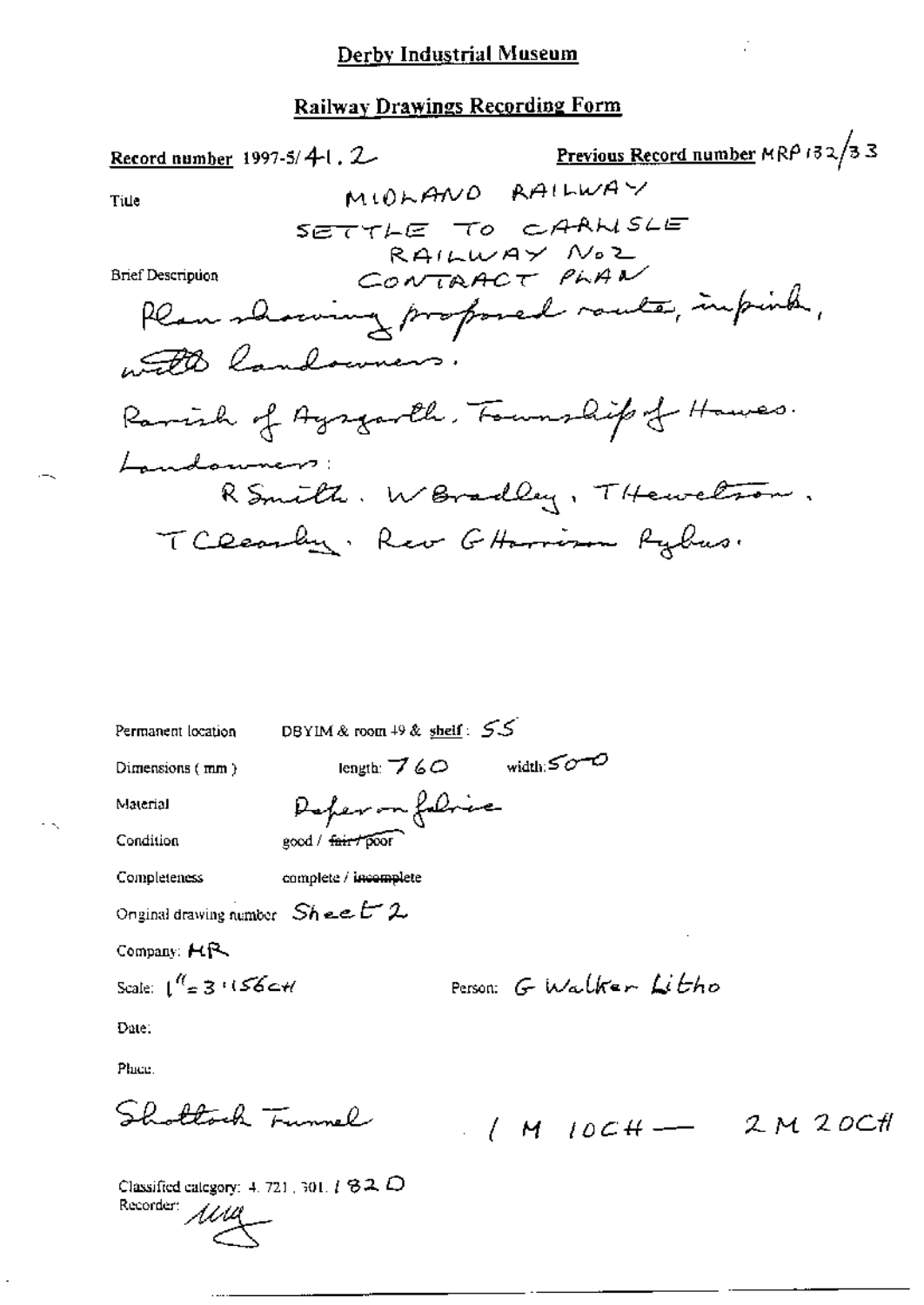| Record number 1997-5/ $4$ <sup>-1</sup> , 3 |                                        | Previous Record number MRP 132/33 |
|---------------------------------------------|----------------------------------------|-----------------------------------|
| Title                                       | MIOLANO RAILWAY                        |                                   |
|                                             | SETTLE TO CAANSLE                      |                                   |
| Brief Description                           | RAILWAY NOZ<br>CONTAACT PLAN           |                                   |
|                                             | Plan showing proposed route, impirely, |                                   |
| with landowners.                            |                                        |                                   |
|                                             | Parish of Ayegarth. Foundit of Howes.  |                                   |
|                                             | Kirkley Stephen. Mellewstang.          |                                   |
| Landowners:                                 |                                        |                                   |
|                                             | THeweton. Sir R Trufton. TClearby.     |                                   |
| Eleanor Shaw.                               |                                        |                                   |
|                                             |                                        |                                   |

DBYIM & room 49 & shelf: 55 Permanent location length:  $760$  width: $500$ Dimensions (mm) Deperson foliace Material good / fair poor Condition Completeness complete / incomplete Original drawing number  $Sh$  ee  $t-3$ Company: HR Scale:  $\lfloor \frac{R}{2} \rfloor$  3  $\lfloor \sqrt{6} \rfloor$ Person G Walker Litho Date:

Place.

$$
\text{A is 222.} \text{Sile Siedings} \qquad \qquad 2. \text{M} \text{ 20.} \text{CH} \longrightarrow \qquad 3. \text{M} \text{ 30.} \text{CH}
$$

Classified category: 4, 721, 301,  $I \otimes 2$ ,  $D$ Recorder: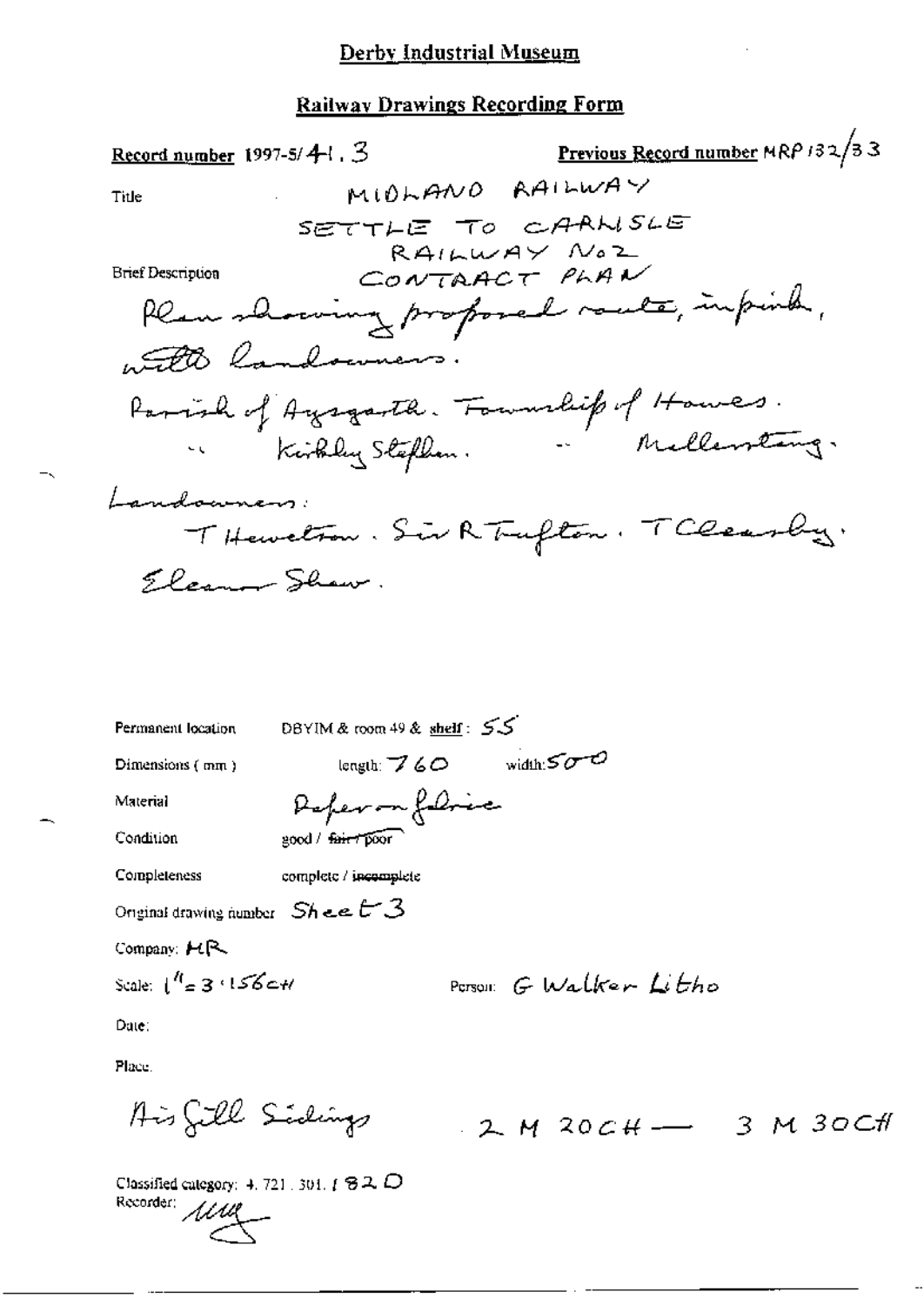Previous Record number MRP 132/33 Record number 1997-5/4-1, 9-MIOLAND RAILWAY Title SETTLE TO CAANSLE RAILWAY NOZ CONTAACT PLAN **Brief Description** Plan showing proposed route, impirity, with landowners Parish of Kirkley Stephen. Township of Mellenting. Landowners: Sir R Fufton. TClarky.

| Permanent location                         | DBYIM & room $49$ & shelf: $5.5$ |                        |  |
|--------------------------------------------|----------------------------------|------------------------|--|
| Dimensions $(mn)$                          | length: $760$                    | width: $50 - 0$        |  |
| Material                                   | Poper on followice               |                        |  |
| Condition                                  | good / fair / poor               |                        |  |
| Completeness                               | complete / incomplete            |                        |  |
| Original drawing number $Sh$ e.e. $L^2$ 4- |                                  |                        |  |
| Company: $HR$                              |                                  |                        |  |
| Scale: $\int_{-\pi}^{\pi} 3 + 156c$ +1     |                                  | Person: G Walker Litho |  |
| Date:                                      |                                  |                        |  |
| Diameter                                   |                                  |                        |  |

Place

Ais Gill Visduct

 $3$  M  $30CH$  - 4 M 40CH

Classified category: 4, 721, 301,  $1820$ Recorder: 1111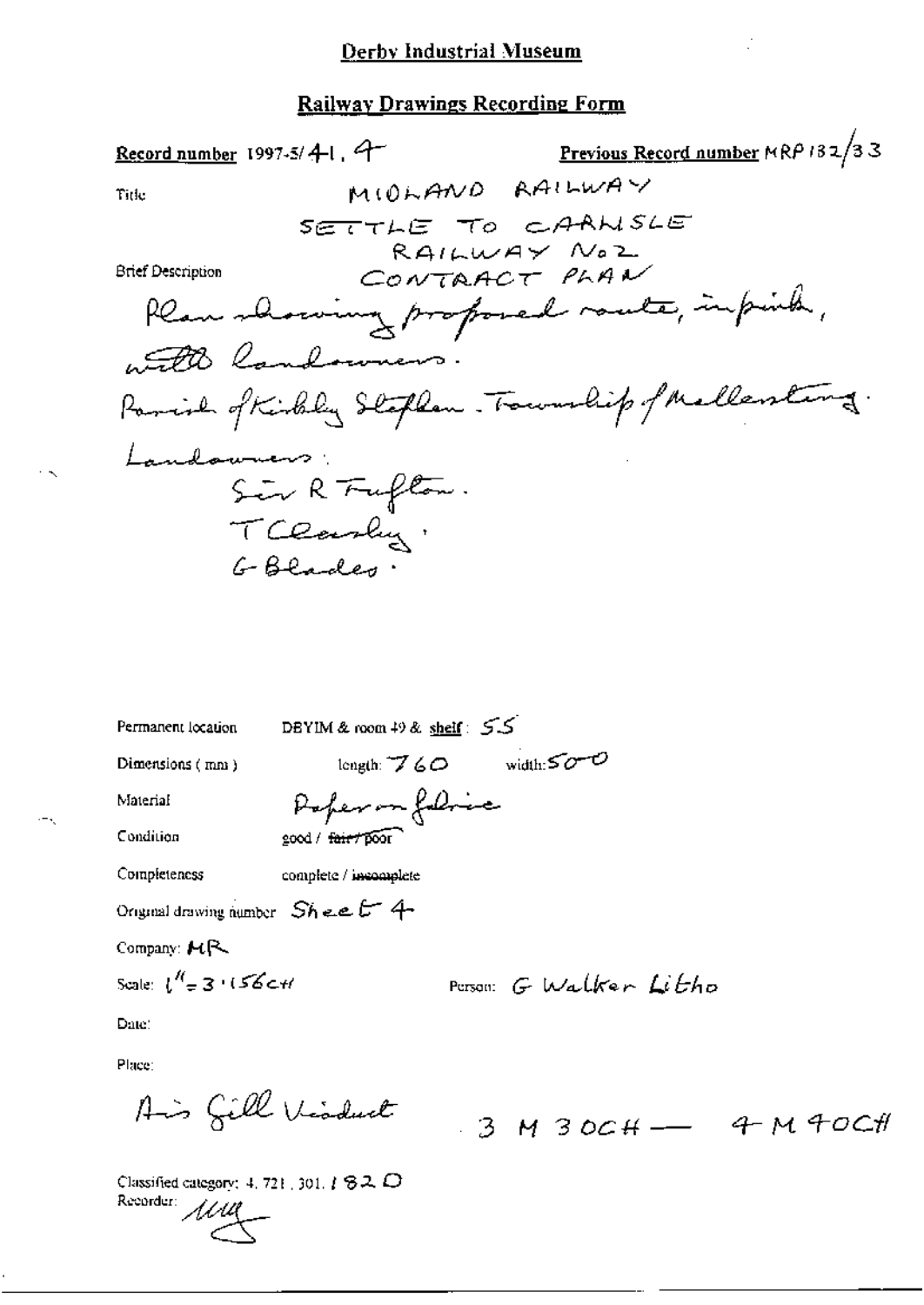Previous Record number MRP 132/33 Record number 1997-5/4-1, 5 MIOLANO RAILWAY Title SETTLE TO CARNSLE RAILWAY NOZ CONTAACT PLAN **Brief Description** Plan showing proposed route, impirity, with landowners. Parcial of Kirkley Stephen. Fournalisp of Mallerstang. Laudouners: GBlades. J Flampson. MFlompson.<br>Sir R Trufton: 5 Granger. DBYIM & room  $49$  & shelf:  $55$ Permanent location  $length: 760$  width: $500$ Dimensions (mm)

Material

Deperson foliace good / fair Toor

Condition

Completeness complete / incomplete

Original drawing number  $Sh$  ee  $t^-$  5

Company: MR

$$
\text{Scale: } \int_{0}^{R} \pm 3.3337 \text{ J} \leq \text{Scale}
$$

Person: G Walker Litho

Date:

Place

 $4 M 40CH \rightarrow$  SM SOCH

Classified category: 4, 721, 301,  $\ell$   $B$  2,  $D$ Recorder: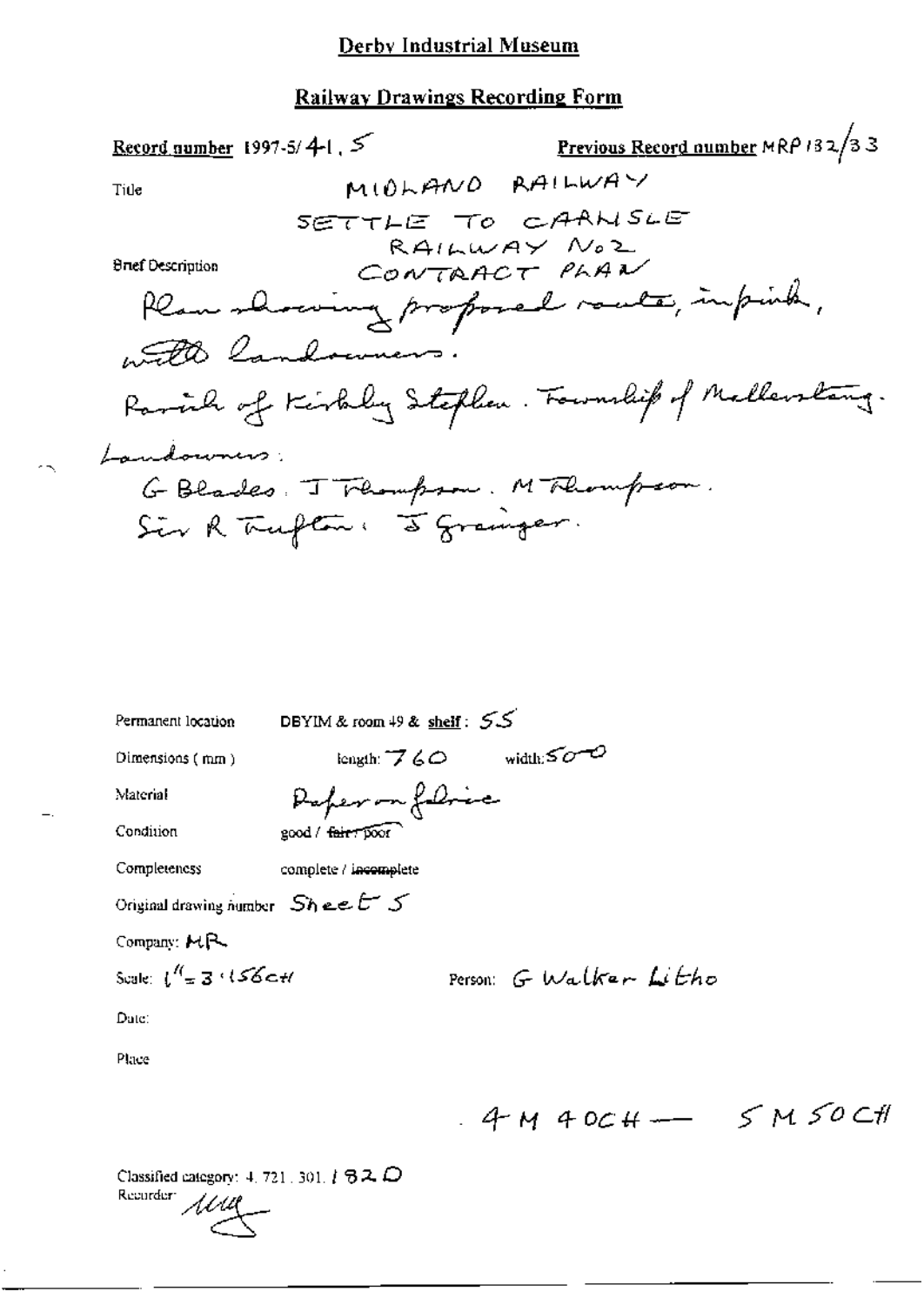# **Railway Drawings Recording Form**

| Record number 1997-5/4-1. 6           | Previous Record number MRP 132/33                  |
|---------------------------------------|----------------------------------------------------|
| Title:                                | MIOLANO RAILWAY                                    |
|                                       | SETTLE TO CAANSLE                                  |
| Brief Description                     | RAILWAY NOZ<br>CONTAACT PLAN                       |
|                                       | Hear showing proposed routes, impirity,            |
| with landowners.                      |                                                    |
|                                       | Parcil of Kirkly Stephen. Fouralip of Mallerstang. |
| Landouvers: Sirk Trufton. M Thompson. |                                                    |
|                                       | A fent. J Grimshaw. Mary Fawcell. Theasaby.        |
| R Dexon.                              |                                                    |
|                                       |                                                    |

| Permanent location                        | DBYIM & room 49 & shelf: 53 |                       |  |
|-------------------------------------------|-----------------------------|-----------------------|--|
| Dimensions (mm)                           | length: $760$               | width: $500$          |  |
| Material                                  | Deperson followice          |                       |  |
| Condition                                 | good / fair / poor          |                       |  |
| Completeness                              | complete / incomplete       |                       |  |
| Original drawing number $Sh$ e.e. $t - b$ |                             |                       |  |
| Company: $H2$                             |                             |                       |  |
| Scale: $1^{\prime\prime}$ = 3 $156$ c H   |                             | Person G Walker Litho |  |
| Date.                                     |                             |                       |  |
| Place.                                    |                             |                       |  |
|                                           |                             |                       |  |

 $55 M 50CH - 6 M 60 CH$ 

Classified category: 4, 721, 301,  $I$   $32$   $\Box$ Recorder: 1111

 $\cdot$   $\sim$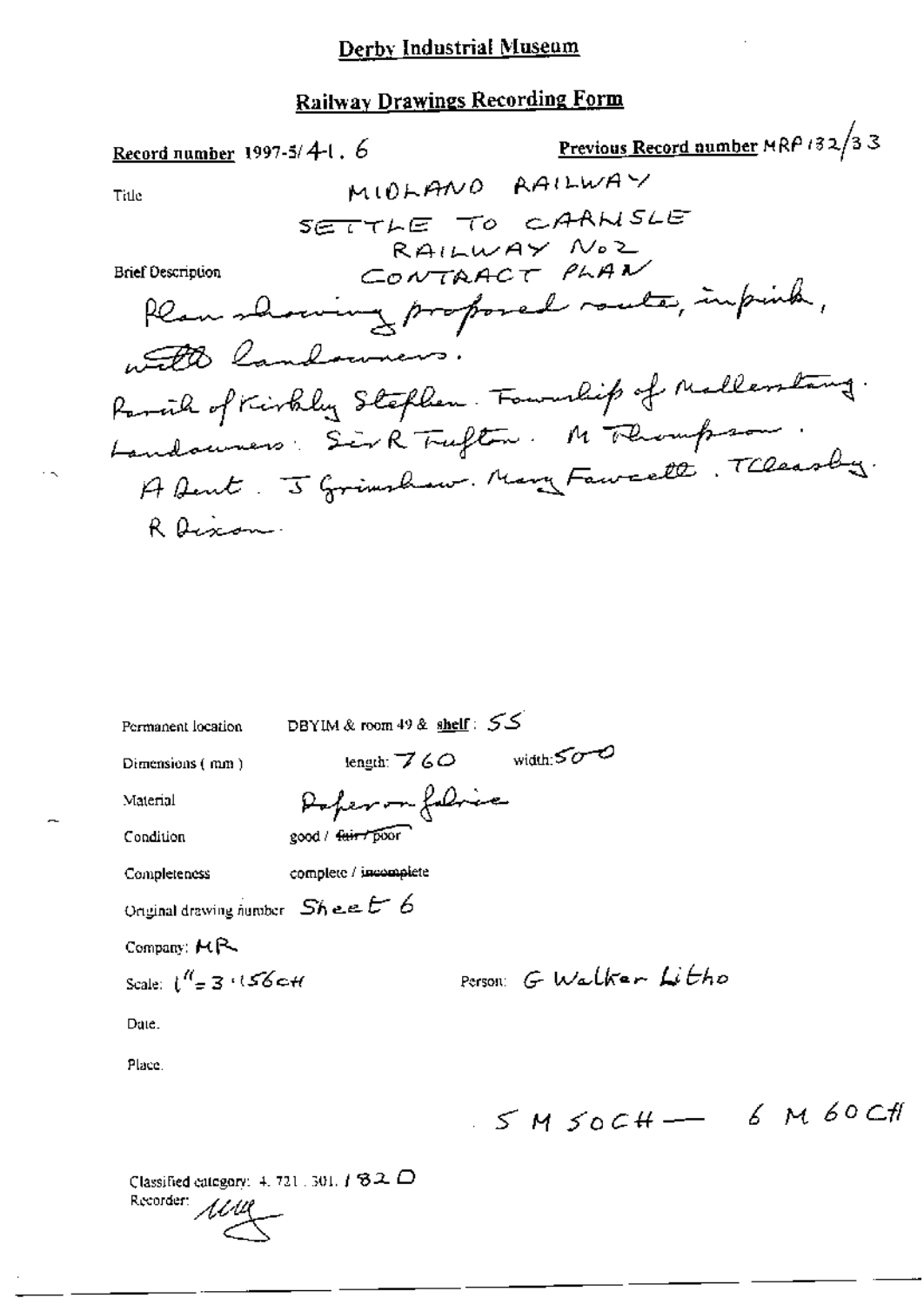Previous Record number MRP 132/33 Record number 1997-5/4-1. 7 MIOLANO RAILWAY Title SETTLE TO CARNSLE RAILWAY NOZ CONTRACT PLAN **Brief Description** Plan showing proposed route, impich, and landowners. Parish of Kirkley Stephen. Foundipof Mallerstang. Landonness. Sit R Trufton. J Grimshaw,

DBYIM & room 49 & shelf: 55 Permanent location length:  $760$  width: $500$ Dimensions (mm) Deferm folice Material good / thirr boot Condition complete / incomplete Completeness Original drawing number  $SheeE \ 7$ Company:  $H$   $R$ Person: G Walker Litho Scale:  $1'' = 3 \cdot 156$  C H Date:

Place.

Bishelt Trumal

 $6.6$  M  $60$ CH - 7 M 70CH

Classified category: 4, 721 , 301,  $1.82$ ,  $D$ Recorder: MM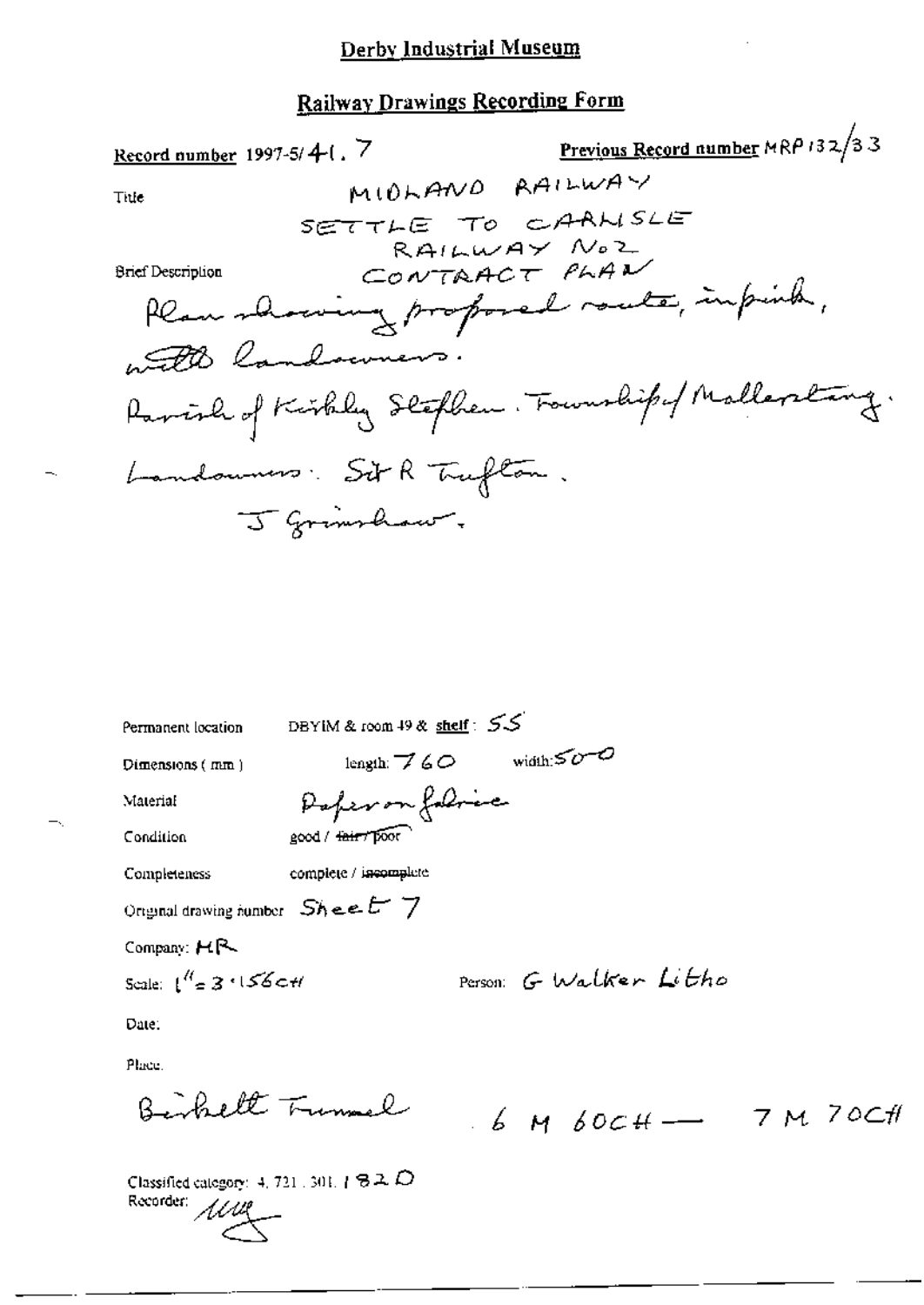| Record number 1997-5/4-1, $\beta$          |                             | Previous Record number MRP 132/33                |
|--------------------------------------------|-----------------------------|--------------------------------------------------|
| Ti⊔e                                       |                             | MIOLAND RAILWAY                                  |
|                                            | SETTLE TO CAANSLE           |                                                  |
| <b>Brief Description</b>                   |                             | RAILWAY NOZ                                      |
|                                            |                             | CONTAACT PLAN                                    |
|                                            |                             | Plan showing proposed route, impires,            |
|                                            | with landowners.            |                                                  |
|                                            |                             | Parish of Kirkley Stephen . Fourwhip of Wharton. |
|                                            |                             | Landonners: Agnes Thompson. Marie Thomp          |
|                                            | TFawcell. MAnuchle.         |                                                  |
|                                            | Jhman & JArkburner          |                                                  |
|                                            |                             |                                                  |
|                                            |                             |                                                  |
|                                            |                             |                                                  |
|                                            |                             |                                                  |
|                                            |                             |                                                  |
| Permanent location                         | DBYIM & room 49 & shelf: 55 |                                                  |
| Dimensions $(mn)$                          | length: $760$               | width: $50 - 0$                                  |
| Material                                   | Paper on following          |                                                  |
| Condition                                  | good / fair / poor          |                                                  |
| Completeness                               | complete / mcomplete        |                                                  |
| Original drawing number $Sh$ ee $L$ $S$    |                             |                                                  |
| Company: MR                                |                             |                                                  |
| Scale: $\int_{-\pi}^{\pi} 3 \cdot 156$ c+1 |                             | Person: G Walker Litho                           |

Date:

 $\equiv$  .

Place<sup>®</sup>

$$
M \quad CH \longrightarrow \quad M \quad CH
$$

Classified category: 4, 721, 301,  $\ddagger$  82,  $\ddot{D}$ Recorder MM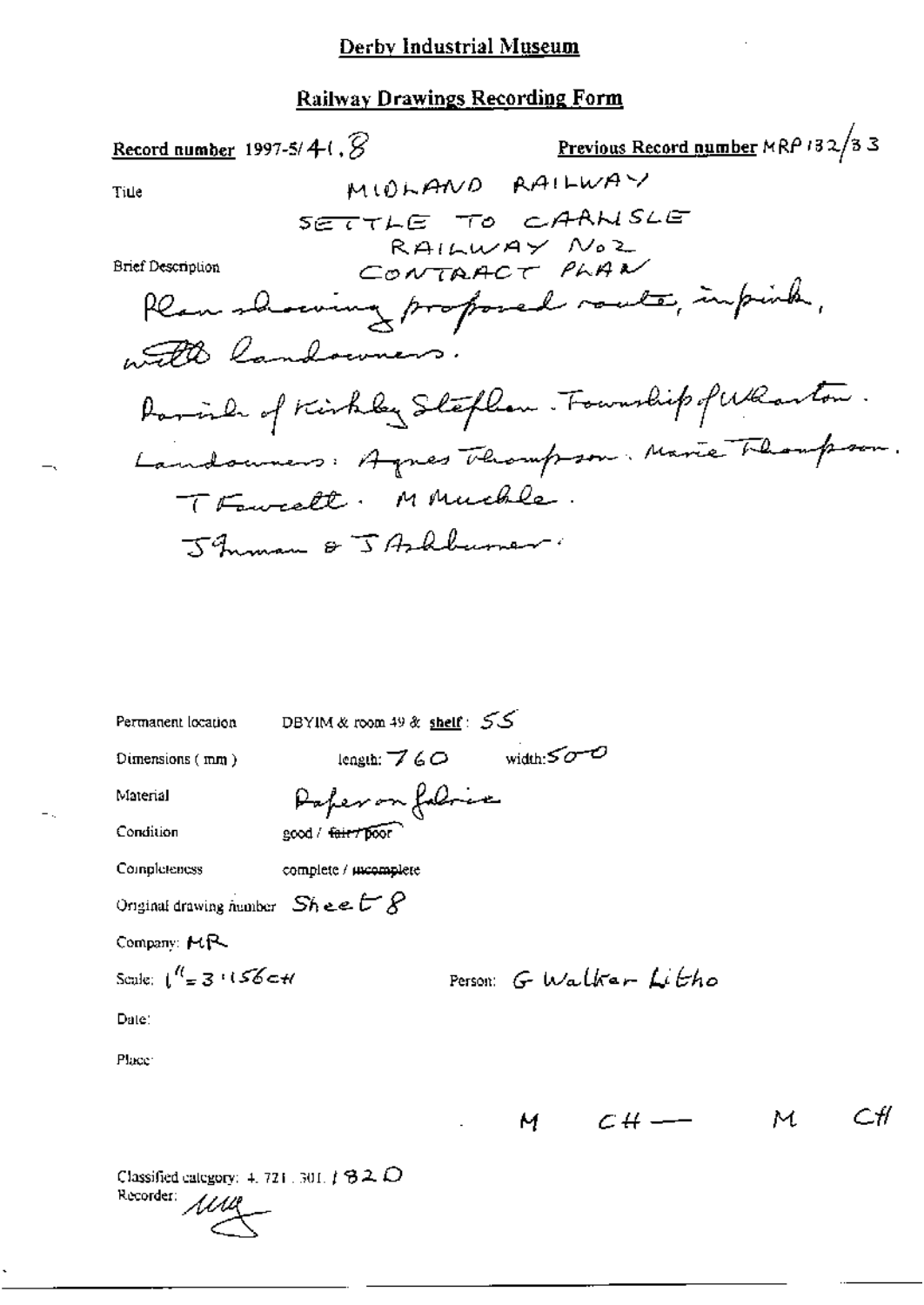# Railway Drawings Recording Form

| <u>Record number</u> 1997-5/41, J                            | Previous Record number MRP 132/33                |
|--------------------------------------------------------------|--------------------------------------------------|
| MIOLANO RAILWAY<br>Title                                     |                                                  |
| SETTLE TO CAANSLE<br>RAILWAY NOZ<br><b>Brief Description</b> |                                                  |
| CONTAACT PLAN                                                |                                                  |
| Plan showing profosed route, impirity,                       |                                                  |
| with landowners.                                             |                                                  |
| Parish of Kirkly Stephen. Foundity of Kirkley Stephen        |                                                  |
| Landsumers: HWhaley & Jucilian.                              |                                                  |
| Maria Thompson. Agnes Thampson.                              |                                                  |
| M Muchle. M Flompson. Earl of Lansdale.                      |                                                  |
| R Thempson. Rev H Simpson. JHarber.                          |                                                  |
|                                                              |                                                  |
|                                                              |                                                  |
|                                                              |                                                  |
| Permanent location<br>DBYIM & room 49 & shelf: $55$          |                                                  |
| Dimensions (mm)<br>length: $760$                             | width: $500$                                     |
| Poper on followice<br>Material                               |                                                  |
| Condition<br>good / fair / poor                              |                                                  |
| Completeness<br>complete / incomplete                        |                                                  |
| Original drawing number $Sh$ e.e. $t^g$                      |                                                  |
| Company: HR                                                  |                                                  |
| Scale: $1^{H}$ = 3 $1156$ $c$ H                              | Person G Walker Litho                            |
| Date.                                                        |                                                  |
| Place:                                                       |                                                  |
| 9 M                                                          | 10CM<br>$\mathcal{O} \subset \mathcal{H}$ - [OM] |

Classified category: 4, 721, 301,  $1$   $32$   $\bullet$ Recorder *MML* 

 $\omega_{\rm{max}}$ 

нц,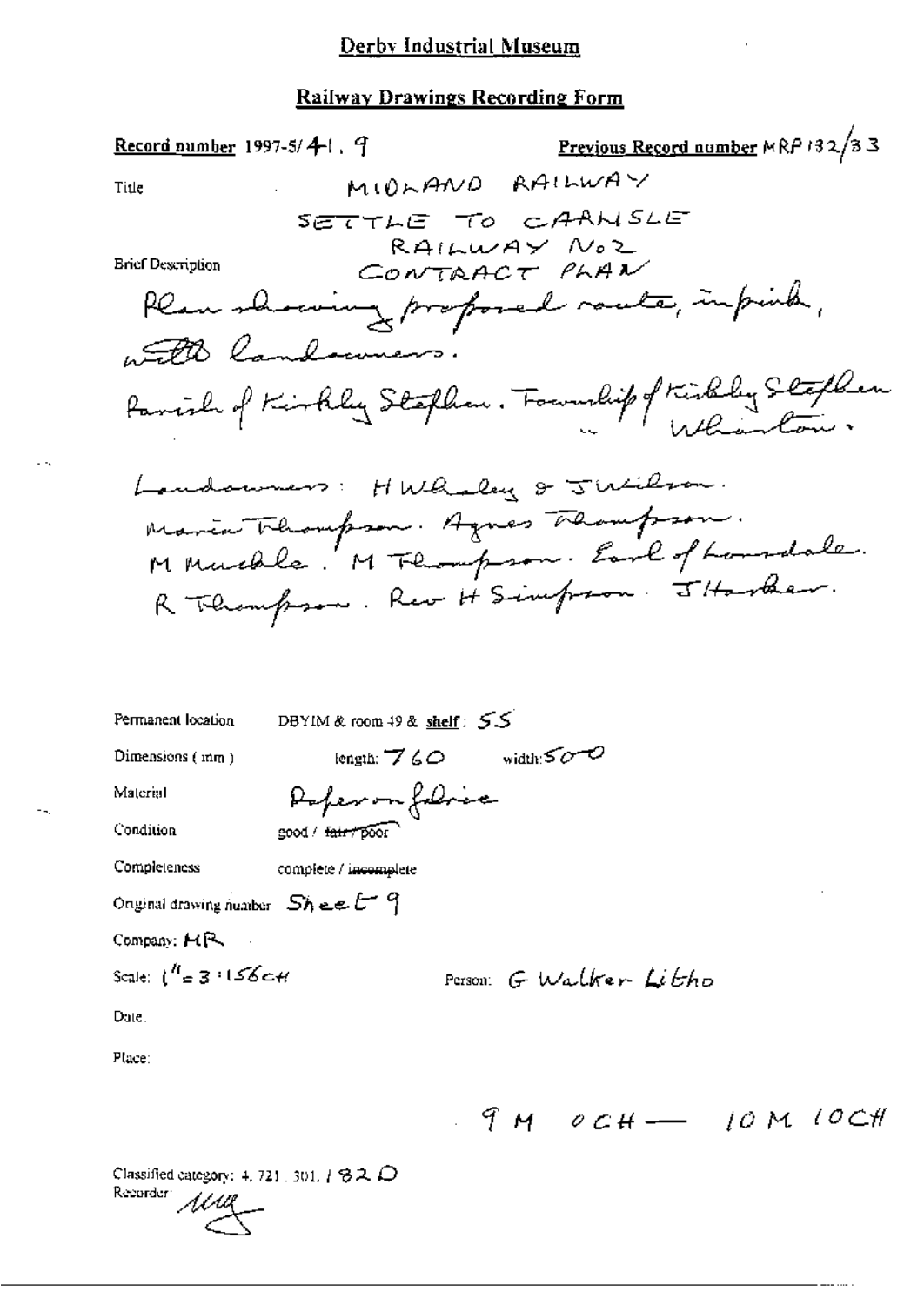## **Railway Drawings Recording Form**

| <u>Record number</u> 1997-5/ $4$ -1, 1 <sup>0</sup>                     | Previous Record number MRP 132/33 |
|-------------------------------------------------------------------------|-----------------------------------|
| MIDLAND RAILWAY<br>Title                                                |                                   |
| SETTLE TO CARNSLE                                                       |                                   |
| RAILWAY NOZ<br><b>Brief Description</b><br>CONTAACT PLAN                |                                   |
| Plan showing profosed route, impirely,                                  |                                   |
| with landowners.                                                        |                                   |
| Parinh of Kirkeley Stephen. Foundipf Waithy.                            |                                   |
|                                                                         |                                   |
| Landouners: I Harder. Whatsofield.<br>J Thampson. M Thompson. R Taglor. |                                   |
| Truckees of Waitly & Smardale grammer School.                           |                                   |
|                                                                         |                                   |
|                                                                         |                                   |
|                                                                         |                                   |

DBYIM & room 49 & shelf: 55 Permanent location length:  $760$  width: $50-0$ Dimensions (mm) Paper on floric Material Condition good / fair / poor Completeness complete / incomplete Original drawing number  $SheeE'/O$ Company: HR Scale:  $l''=3.156c$  H Person G Walker Litho Date: Place:

 $10M$   $10CH$   $11M$  20CH

Classified category: 4, 721, 301,  $1920$ Recorder:

 $\ddotsc$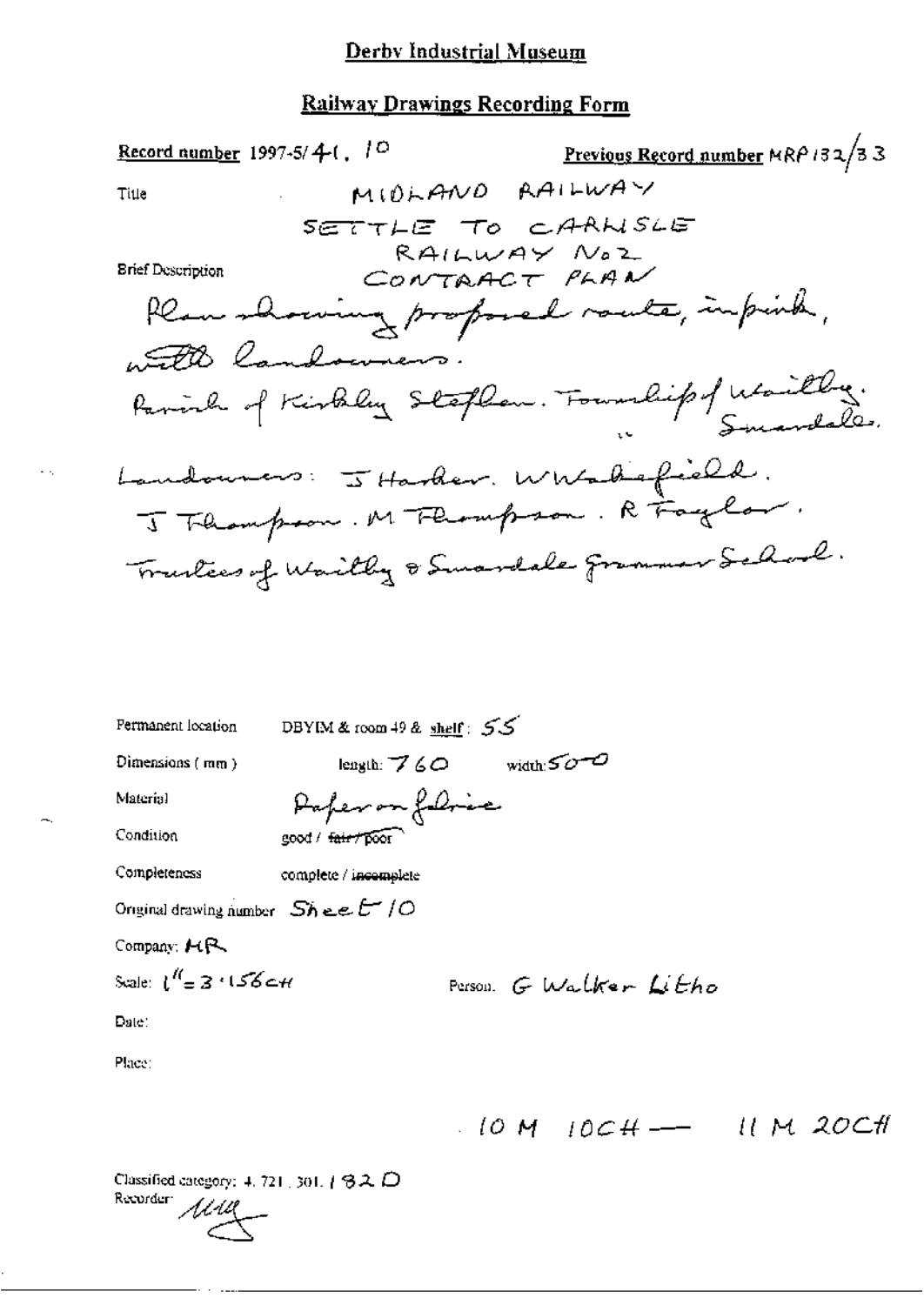## Railway Drawings Recording Form

Record number 1997-5/4-1, 11 Previous Record number MRP 132/33 MIDLAND RAILWAY Title SETTLE TO CAANSLE RAILWAY NOZ **Brief Description** CONTAACT PLAN Plan showing proposed route, infinite, with landowners. Parish of Kirkley Staphen. Trownship of Smartale.<br>Annett. Landowners: W Wabefield. M Flompson.<br>J Reile Arm. M Nicholson. W Richardson.

| Permanent location                      | DBYIM & room $49$ & shelf: $55$ |                        |
|-----------------------------------------|---------------------------------|------------------------|
| Dimensions $(mm)$                       | longth: $\nabla$ 60             | width: $50-0$          |
| Material                                | Paper on folice                 |                        |
| Condition                               | good / feir 7 poor              |                        |
| Completeness                            | complete / incomplete           |                        |
| Original drawing number $Sh$ e.e. $tr$  |                                 |                        |
| Company: MR                             |                                 |                        |
| Scale: $1^{R}$ = 3 $156$ $\epsilon$ + 1 |                                 | Person: G Walker Litho |
| Date.                                   |                                 |                        |
| Dhama                                   |                                 |                        |

Crosly Garrett  $10.10$  M 20CH - 12 M 30CH Turnel

Classified category:  $4.721$ , 301,  $1.92$ ,  $\bigcirc$ Recorder 1114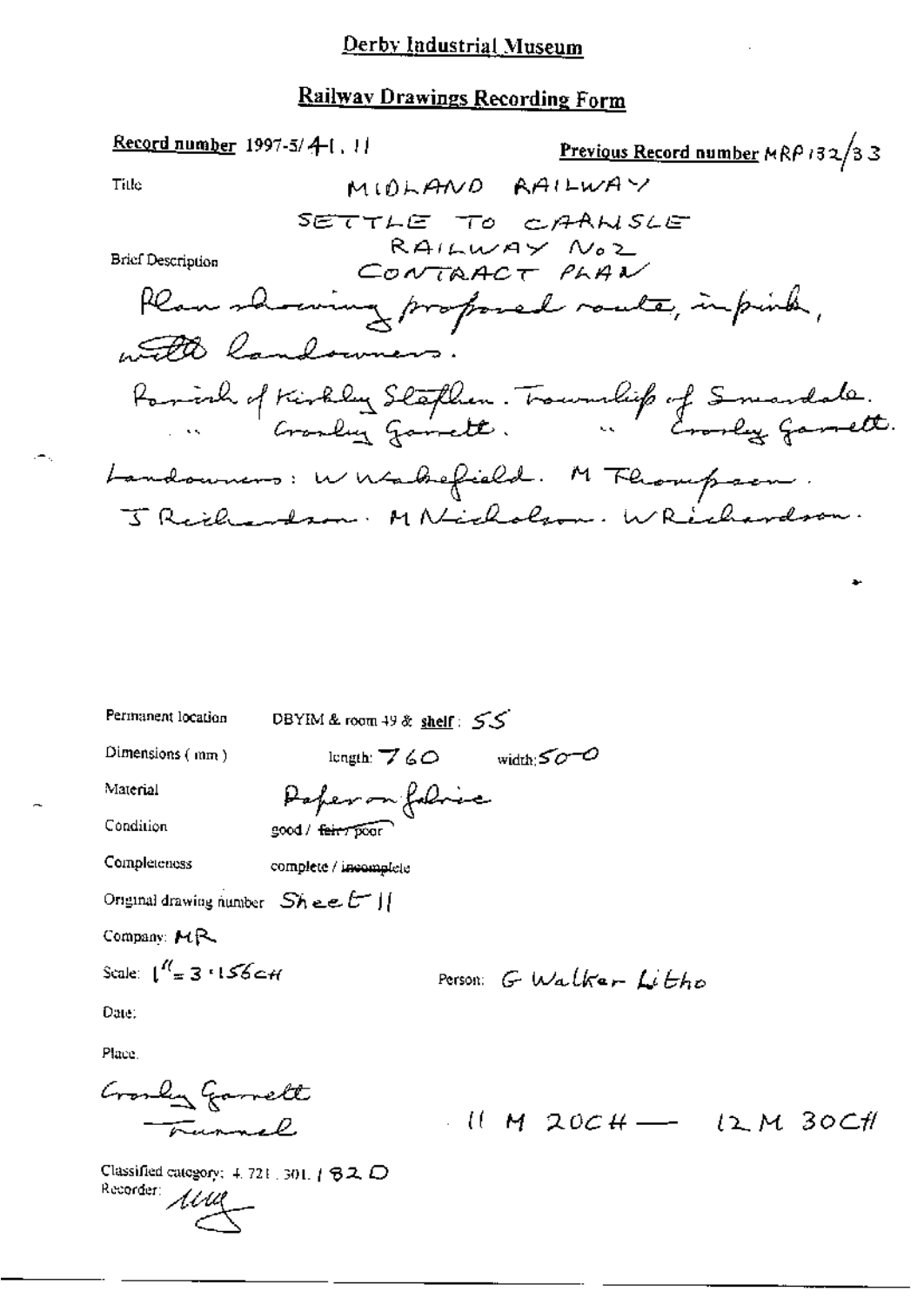Previous Record number MRP 132/33 Record number 1997-5/4-1,  $12$ MIDLAND RAILWAY Title SETTLE TO CAANSLE RAILWAY NOZ **Brief Description** CONTAACT PLAN Plan showing proposed route, impirely, 50 landowners. Parish of Cranber garrett. Fournlip of Cranbery Garrett. Laddonners: WStowell. GSewell. TBell. Man Nicholson, JAlderson, WRichardson. E Johnson, JRohimson, Eliz Rohimson. J Richardson. Warrangerd.

Permanent location DBYIM & room 49 & shelf: 55 Dimensions (mm) length:  $760$  width: $50-0$ Deperson folice Material Condition good / fairy poor Completeness complete / incomplete Original drawing number  $Sh$  e e  $t^{-1/2}$ Company: HR Scale:  $\binom{N}{n}$  3  $\cdot$  156 c+1 Person G Walker Litho

Date:

Place.

Classified category:  $4.721.301.182.0$ Recorder: 1111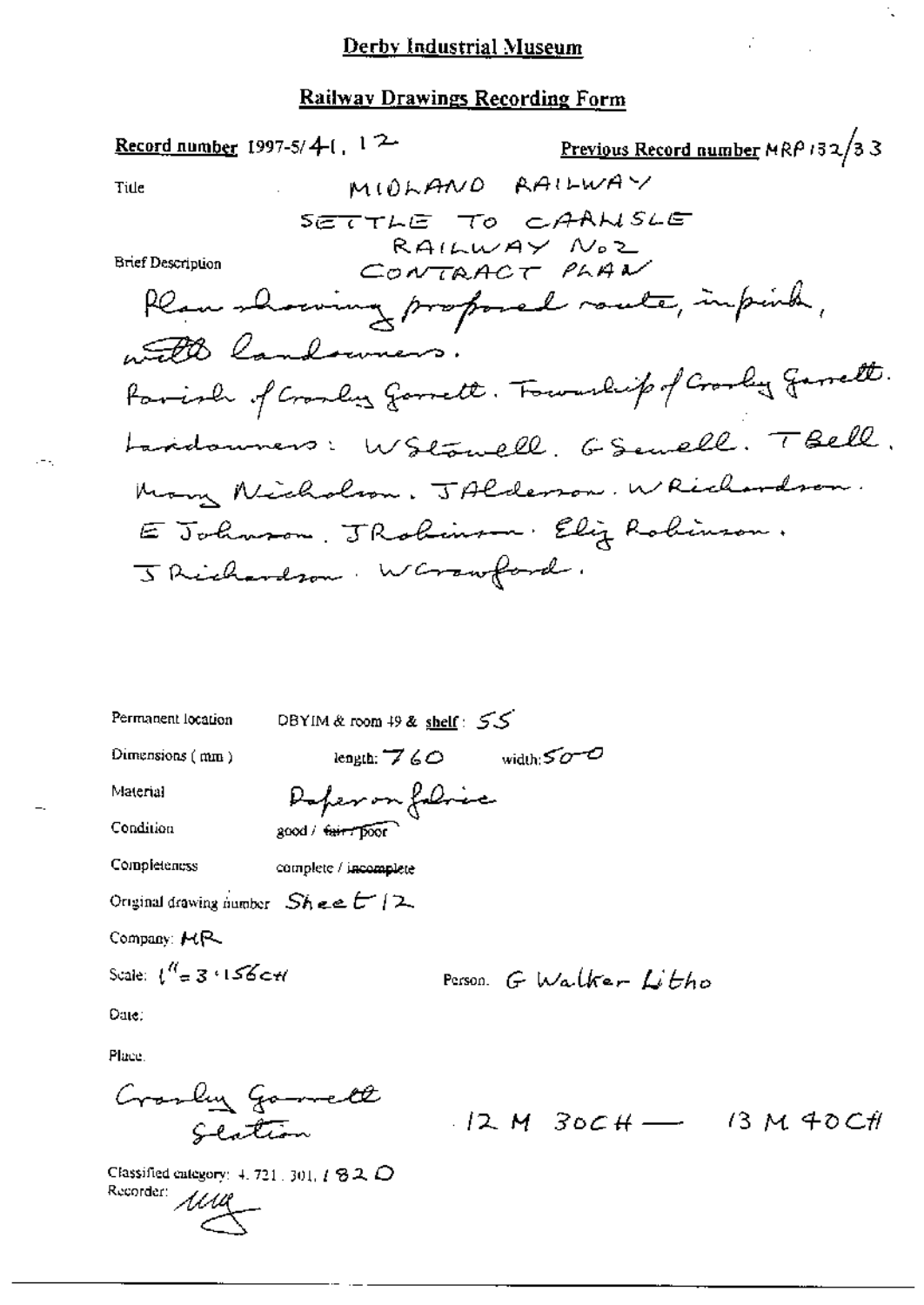Record number 1997-5/4-1, 1  $3$ Previous Record number MRP 132/33 MIDLANO RAILWAY Title SETTLE TO CAANSLE RAILWAY NOZ **Brief Description** CONTAACT PLAN Plan showing proposed route, infinite, 1500 landowners. Parish of Granby Garrett. Foundit of Granby Garrett.<br>Kirkly Stephen. Souley. Landouners: Savely Greenwood. Eliz Robinson, MBourfield. GSewell. Sir GMusgrove, Rev SHutchinson. Many Michalcon. Frabella & J Longstaff. TTaylor. JPark. DBYIM & room 49 & shelf:  $55$ Permanent location Dimensions (mm) length:  $760$  width:  $500$ **Material** Poper on followe Condition good / fair / poor Completeness complete / incomplete Original drawing number  $Sh$  e.e.  $E$   $13$ Company: HR Scale:  $1'' = 3.156c$ Person G Walker Litho Date: Place:

 $13 M 40CH \rightarrow 14 M 50CH$ 

Classified category: 4, 721, 301, 1 B 2, D Recorder: 1110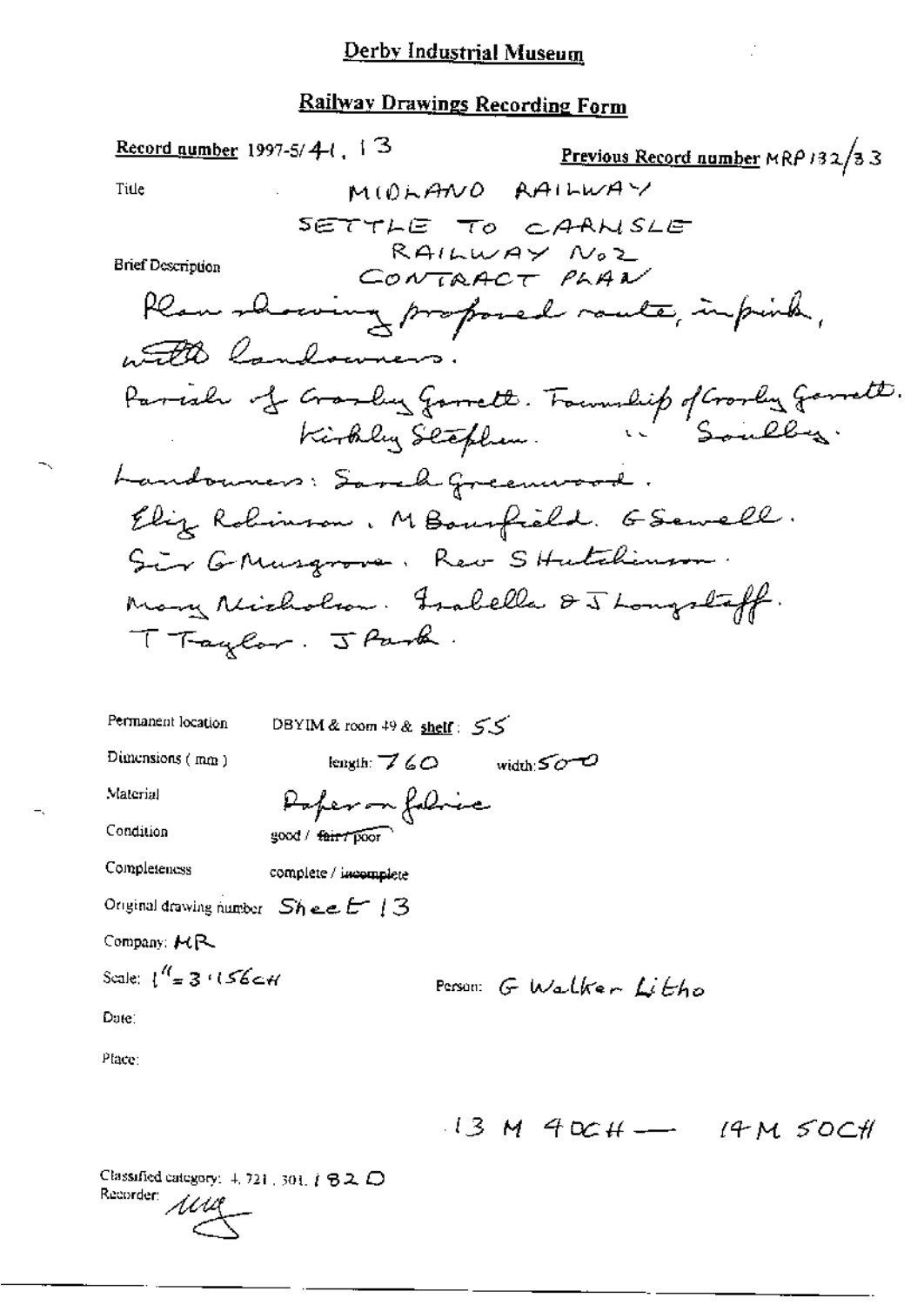$\overline{\phantom{a}}$ 

# Railway Drawings Recording Form

| Record number 1997-5/4-1, $14$                    | Previous Record number MRP 132/33 |
|---------------------------------------------------|-----------------------------------|
| MIDLANO RAILWAY<br>Title                          |                                   |
| SETTLE TO CAANSLE                                 |                                   |
| RAILWAY NOZ<br>Brief Description                  |                                   |
| CONTAACT PLAN                                     |                                   |
| than showing proposed route, infinite,            |                                   |
| with landowners.                                  |                                   |
| Parcola of Kirkley Stephen.                       | Fournalish of Souling.            |
| " Gosly good .                                    | " Little Musquie.                 |
| « Warcop.                                         | . Bleatarn.                       |
| - Asby.                                           | - Andy Contrforter                |
| . Omnisile                                        | " Great Ormsede                   |
| Landounes: R Dixon. J Park. J Wakefield.          |                                   |
| M Bourfield. A DAnn Souger.                       |                                   |
|                                                   |                                   |
|                                                   |                                   |
| Permanent location<br>DBYIM & room 49 & shelf: 55 |                                   |
| length: $760$ width: $500$<br>Dimensions $(mn)$   |                                   |
| Deperson followe<br>Material                      |                                   |
| Condition<br>good / fair 7 poor                   |                                   |
| Completeness<br>complete / incomplete             |                                   |
| Original drawing number $Sh$ $\in$ $E$ / $4-$     |                                   |
| Company: $MR$                                     |                                   |
| Scale: $\int_{-\pi}^{t\ell} 3 \cdot 156$ C H      | Person: G Walker Litho            |
| Date.                                             |                                   |
| Place.                                            |                                   |
|                                                   |                                   |
|                                                   | $14 M$ SOCH $-$ 15 M 60CH         |

Classified category: 4, 721, 301, 1 82, D Recorder: 1111

 $\tilde{\phantom{a}}$ 

 $-\, \cdot,$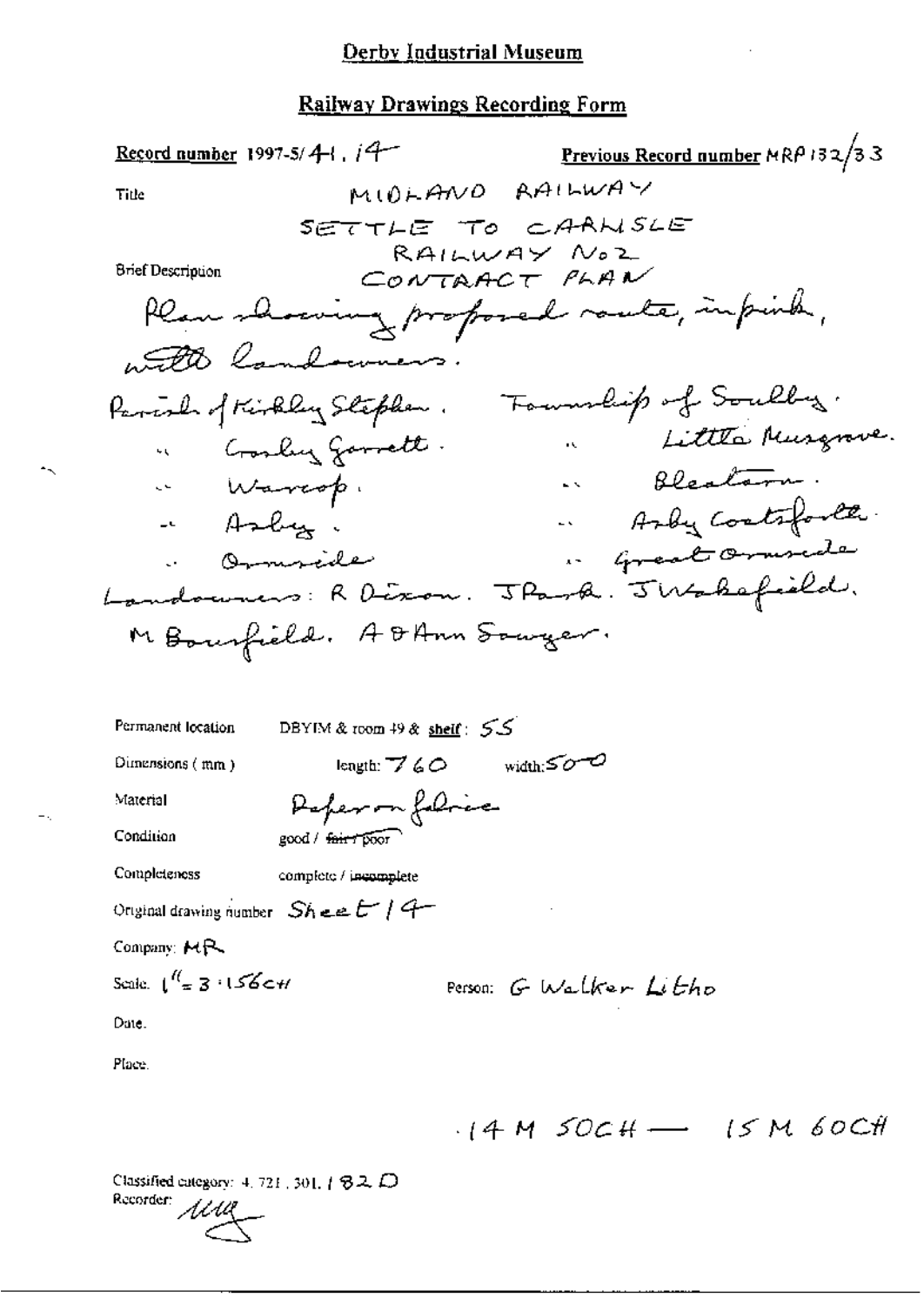| Record number 1997-5/4 (, $27/15$                                                  | Previous Record number MRP 132/33 |
|------------------------------------------------------------------------------------|-----------------------------------|
| MIOLANO RAILWAY<br>Title                                                           |                                   |
| SETTLE TO CARNSLE                                                                  |                                   |
| RAILWAY NOZ<br><b>Brief Description</b><br>CONTAACT PLAN                           |                                   |
|                                                                                    |                                   |
| Plan meaning proposed route, impirity,                                             |                                   |
| with landowners.                                                                   |                                   |
|                                                                                    |                                   |
| Parvil of Ornside. Fourthip of great Ornside.<br>Fine "Warcop.<br>"Warcop-<br>25.6 |                                   |
|                                                                                    |                                   |
| Landoumers. W Wakefield.                                                           |                                   |
| Mary Wakefield.                                                                    |                                   |
| Sir R Fufton.                                                                      |                                   |
|                                                                                    |                                   |
|                                                                                    |                                   |
|                                                                                    |                                   |
| DBYIM & room $49$ & shelf: $55$<br><b>Fermanent</b> location                       |                                   |
| length: $760$ width: $500$<br>Dimensions (mm)                                      |                                   |
| Deferma folive<br>Material                                                         |                                   |
| Condition<br>good / tarrypoor                                                      |                                   |
| Completeness<br>complete / incomplete                                              |                                   |
| Original drawing number $Sh$ $\in$ $E^{-1}$ $\top$                                 |                                   |

Company: MR

Scale:  $\int_{0}^{H}$  = 3  $\int$  56 c+1

Person: G Walker Litho

Date:

Place.

Helm Tunnel.  $15M60CH$ - 16 M 70CH

Classified category: 4, 721, 301, 1 82 D Recorder: *Akk*a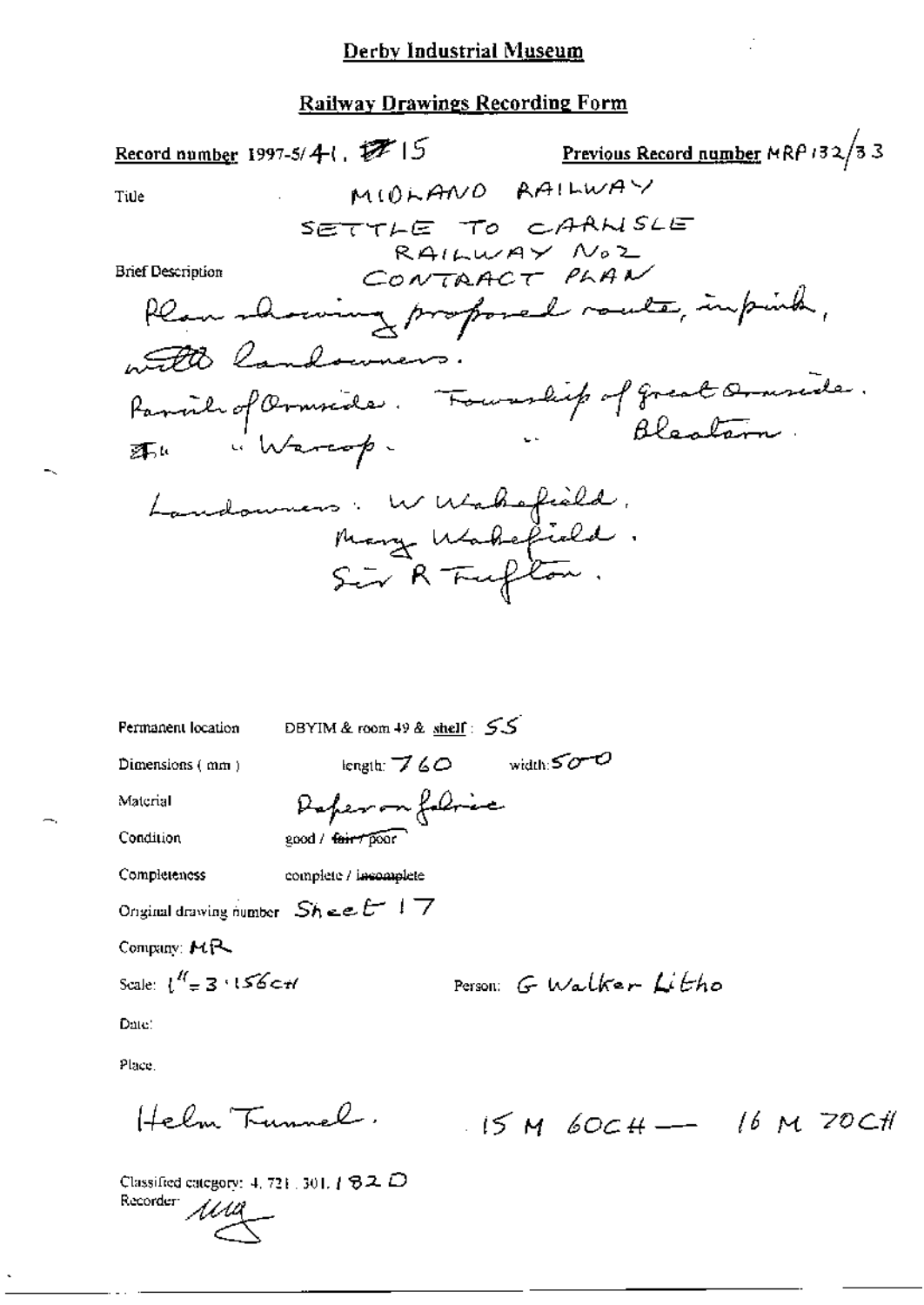<u>Record number</u> 1997-5/4-1, 16 Previous Record number MRP 132/33 MIDLAND RAILWAY Title SETTLE TO CAANSLE RAILWAY NOZ **Brief Description** CONTAACT PLAN Plan showing proposed route, infinite, 50 landowners. Family of Omerida. Formulip of great Ormside. Landounes: Sir R Tuflon.  $\overline{S}$  ifeelis: Italichen  $\mu$ / $Sian$ W Brans. Permanent location DBYIM & room 49 & shelf: 55 Dimensions  $(mn)$  $length: 760$  width  $500$ Referance Material Condiuon good / fair / poor Completeness complete / incomplete Original drawing number  $SheeE16$ Company: MR Scale:  $1^{\prime\prime} = 3.156$  c+/ Person G Walker Litto Date:

Place:

 $16M$  70CH -  $18M$  0CH

Classified category:  $4.721$ , 301,  $1.82$  O Recorder: 1114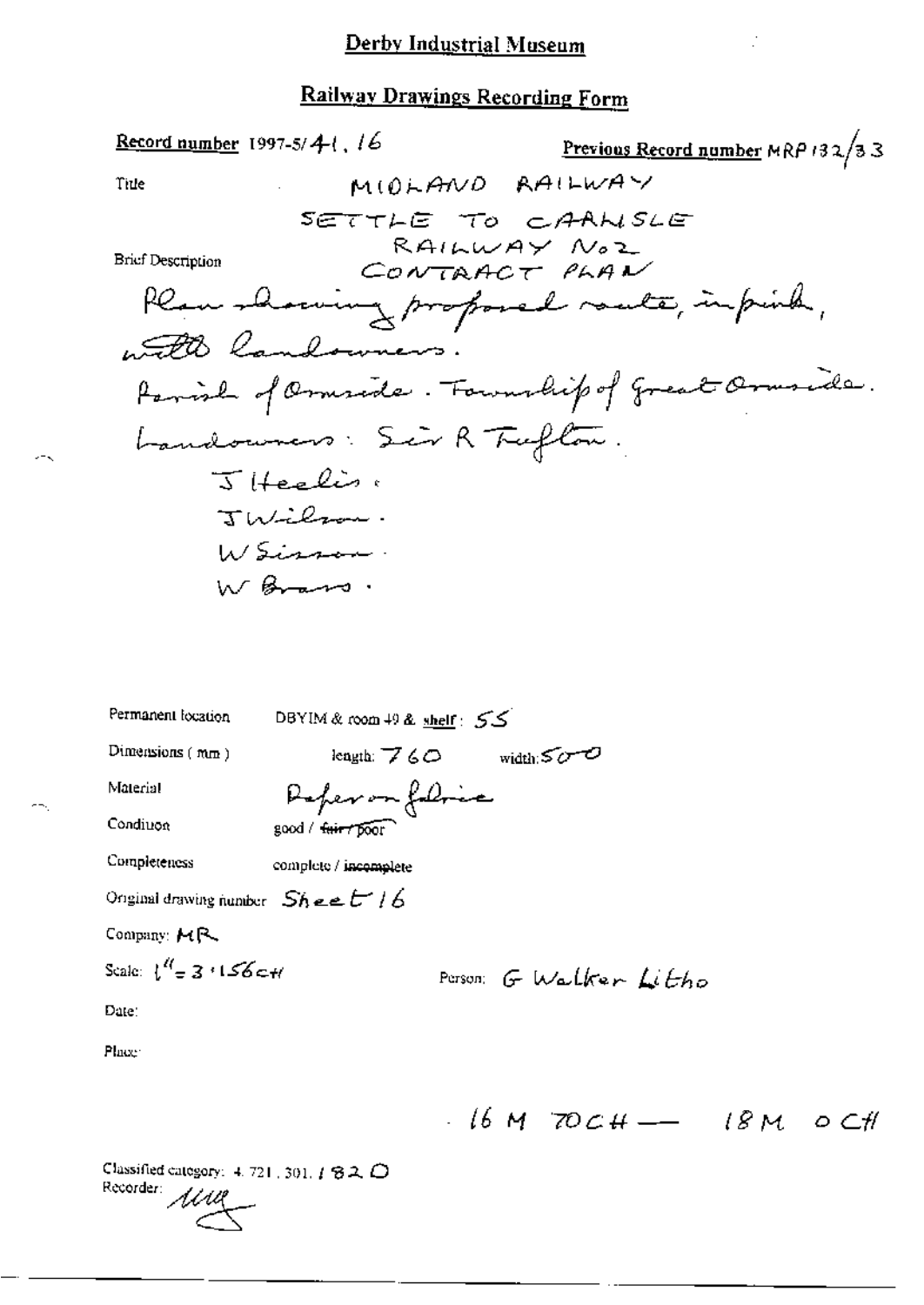### **Railway Drawings Recording Form**

Record number 1997-5/4-1,  $17$ Previous Record number  $MRP/32/33$  $\sim$ MIOLANO RAILWAY Title SETTLE TO CAANSLE RAILWAY NOZ<br>CONTRACT PLAN **Brief Description** Plan showing proposed route, impinter, with landowners. Parish of Ornside. Fouralipof Great Ornsider Landowners. Julian. W Brass. Sir R Fufton.  $h/s$ issan Permanent location DBYIM & room 49 & shelf: 55

Dimensions  $(mm)$ 

length:  $760$  width: $500$ 

Material Condition

Paper on followe good / fair / poor

Completeness complete / incomplete

Original drawing number  $SheeE/7$ 

Company: HR

$$
\text{Scale: } \int_0^R = 3 \cdot 1.56 \, \text{cm}
$$

Person: G Walker Litto

Date:

Place:

 $18M$  OCH -- 19 M 10 CH

Classified category: 4, 721, 301,  $t$   $32$ ,  $\bigcirc$ Recorder: 1111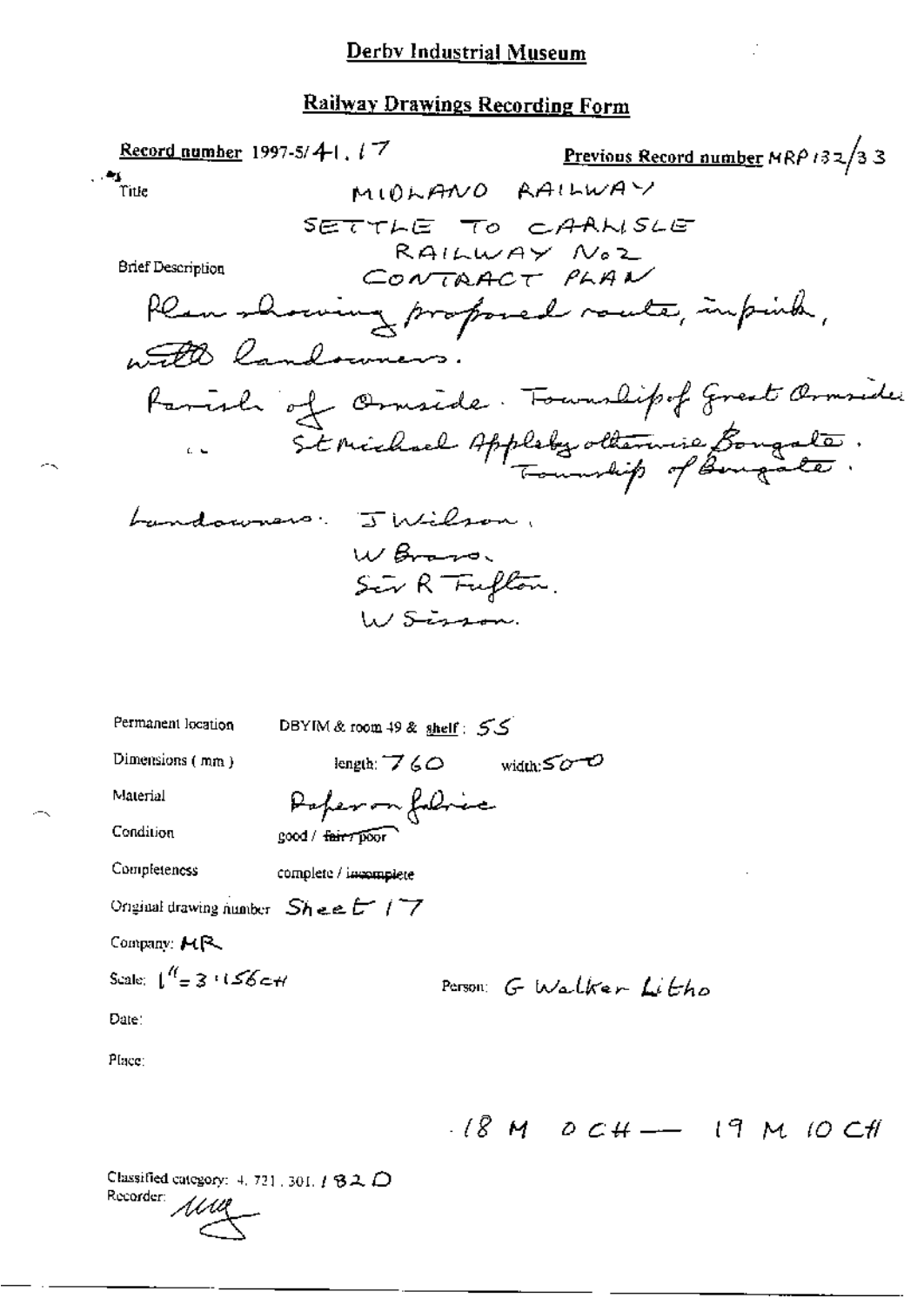Previous Record number MRP 132/33 Record number 1997-5/ $4$ - $($ ,  $8)$ MIDLAND RAILWAY Tide SETTLE TO CAANSLE RAILWAY NOZ CONTAACT PLAN **Brief Description** Plan showing proposed route, infinite, 50 landowners. Parinh of St Michael Appleby ottenune Bougate. Township of Bougate. Landowners: Sir R Trefton. Ann Hill. TBellas. J Richering. RHall. G Flompson. J Heelis. J Rearson. J Rendel. M Ellivard. DBYIM & room 49 & shelf: 55 Permanent location length:  $760$  width: $500$ Dimensions (mm) Refermindrice Material

Condition

Completeness

complete / incomplete

good / fair / poor

Original drawing number  $Sh$  =  $ETIS$ 

Company: MR

$$
Scale: \{ {}^{H} = 3 : 156 \text{cm} \}
$$

Person: 
$$
G
$$
 Walker  $L$   $Cho$ 

Date:

Place

Classified category:  $4, 721, 301, 1, 82, 12$ Recorder: